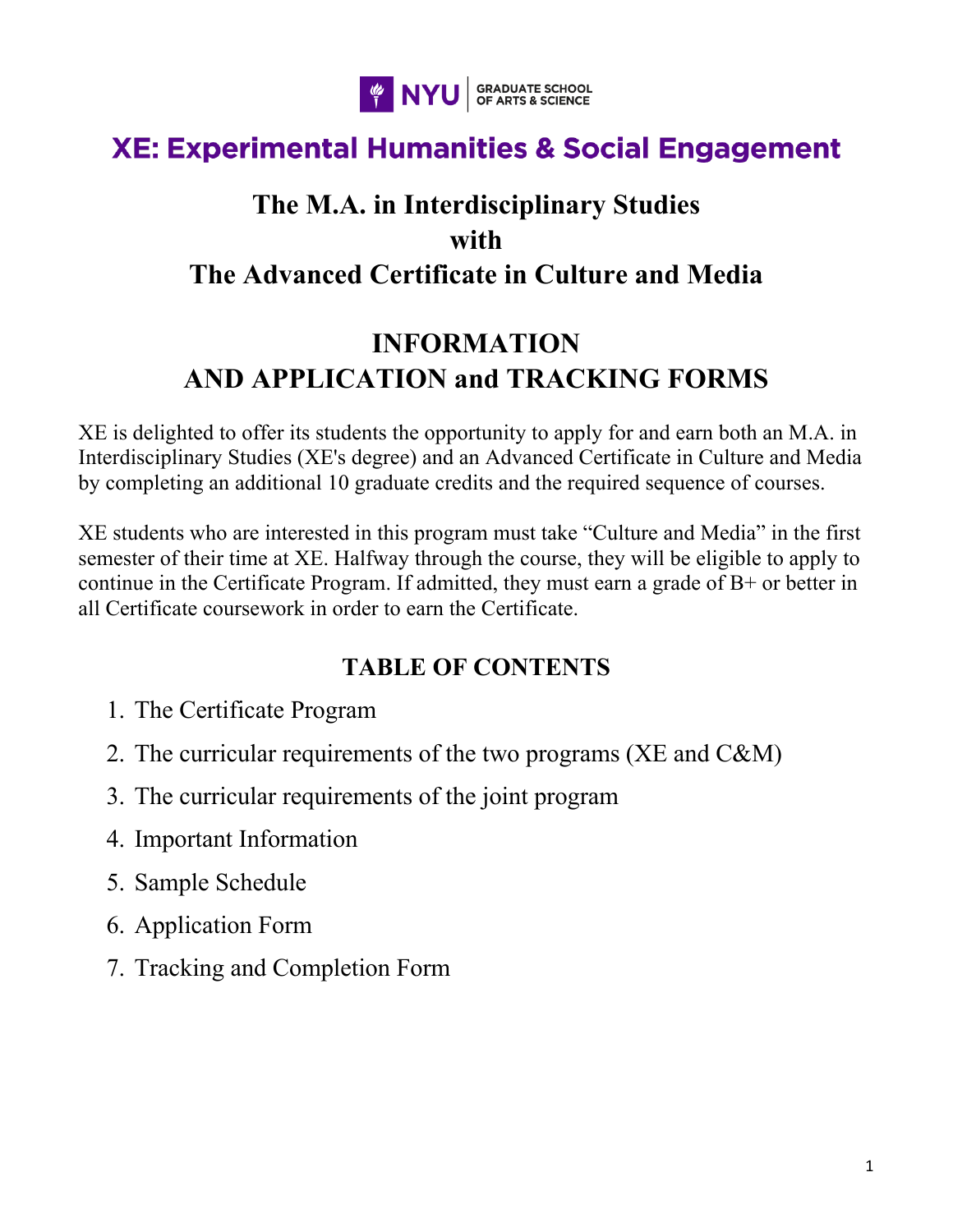## **1. The Certificate Program in Culture and Media**

The Departments of Anthropology and Cinema Studies offer a specialized joint course of study leading to a New York State Certificate in Culture and Media for NYU graduate students who are also pursuing their PhD degrees in Anthropology, Cinema Studies, or Comparative Literature.

The program's philosophy takes a broad approach to the relationships between culture and media in a number of domains including: ethnographic film's significance for the fields of anthropology and cinema/media studies; problems in representation of cultures through media; the development of media in indigenous, Diaspora, and non-Western communities; the emerging social and cultural formations shaped by new media practices; the political economy shaping the production, distribution and consumption of media worldwide; and the impact of new media technologies on these processes.

This graduate program provides a focused course of studies integrating production with theory and research. Training in this program will enable students to pursue the following:

-Production work in state-of-the-art digital video based on their own research, resulting in a twenty to thirty-minute documentary. Student works have shown in festivals worldwide, won multiple awards, and are in distribution. For a list of recent student documentaries click here.

-Ethnographic research into the social practice of media in a range of communities and cultures. Students from the program have done PhD research on the development of media in diverse settings, from the emergence of film and TV in Papua New Guinea, to circulation of religious media in Northern Nigeria.

-Teaching the history, theory, and production of ethnographic documentary and related issues.

-A career in media requiring an understanding of anthropology, such as specialized programming and distribution of ethnographic film and video, community-based documentary production, management of ethnographic film/video libraries and archives, or work in new media.

Information on faculty can be found here.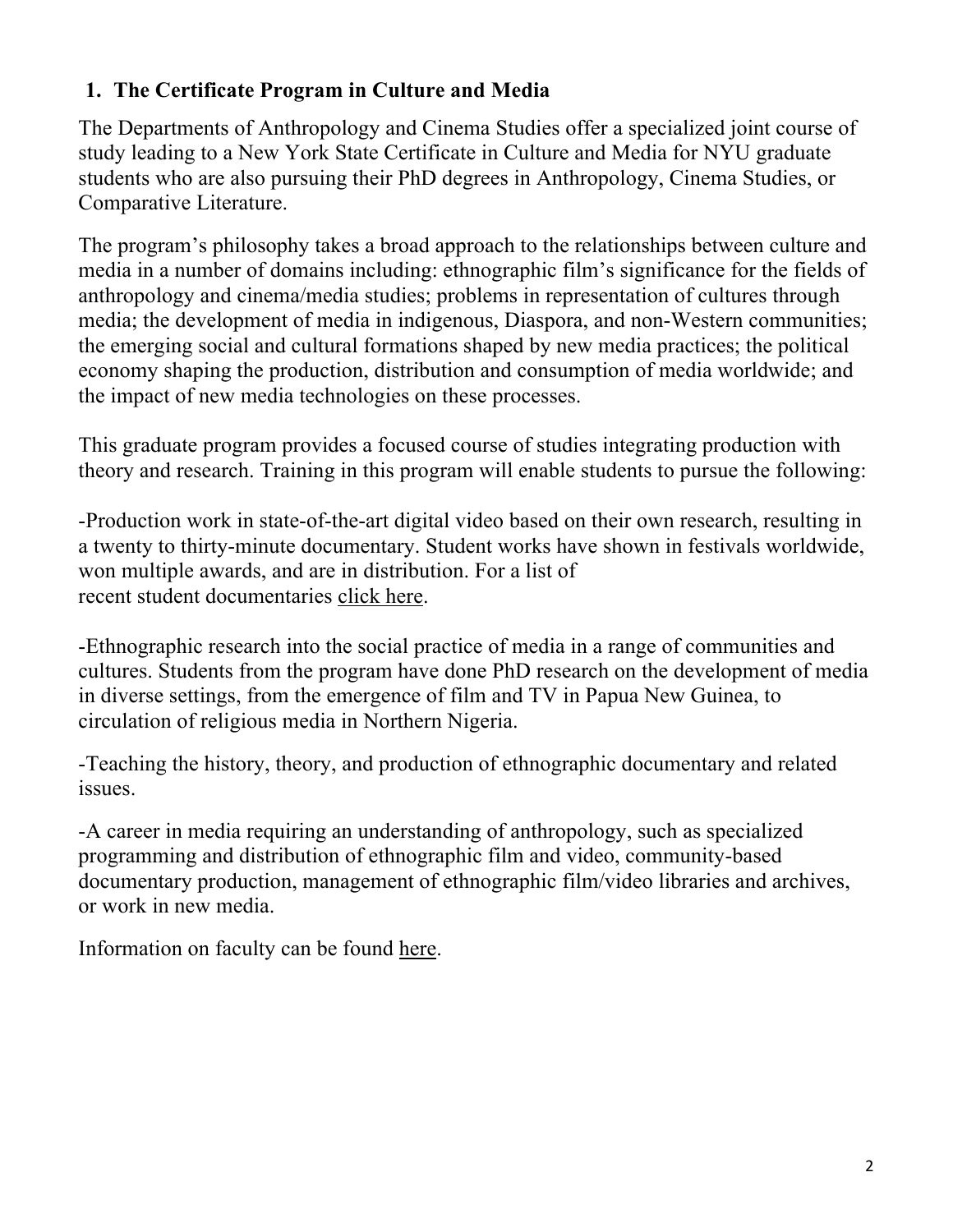## **CURRICULUM FOR THE M.A. IN INTERDISCIPLINARY STUDIES**

Interdisciplinarity, CEH-GA 3015 3 points Master's Project, CEH-GA 3003 1 point Electives 28 points

**Total 32 points**

**At least 16 points of the total 32 points required must be in the XE Program (courses with the prefix CEH-GA in the course number)**

## **CURRICULUM FOR THE ADVANCED CERTIFICATE IN CULTURE AND MEDIA**

| • Culture and Media I: Critical History of Visual Anthropology | 4 points |
|----------------------------------------------------------------|----------|
| • Culture and Media II: Ethnography of Media                   | 4 points |
| • Cultural Theory and the Documentary, CINE-GT 2001            | 4 points |
| • Sight and Sound Documentary, CINE-GT 1999                    | 6 points |
| • Video Production Seminar I, ANTH-GA 1218                     | 4 points |
| • Video Production Seminar II, ANTH-GA 1219                    | 4 points |
| • A course approved by the program director                    | 4 points |

**Total 30 points**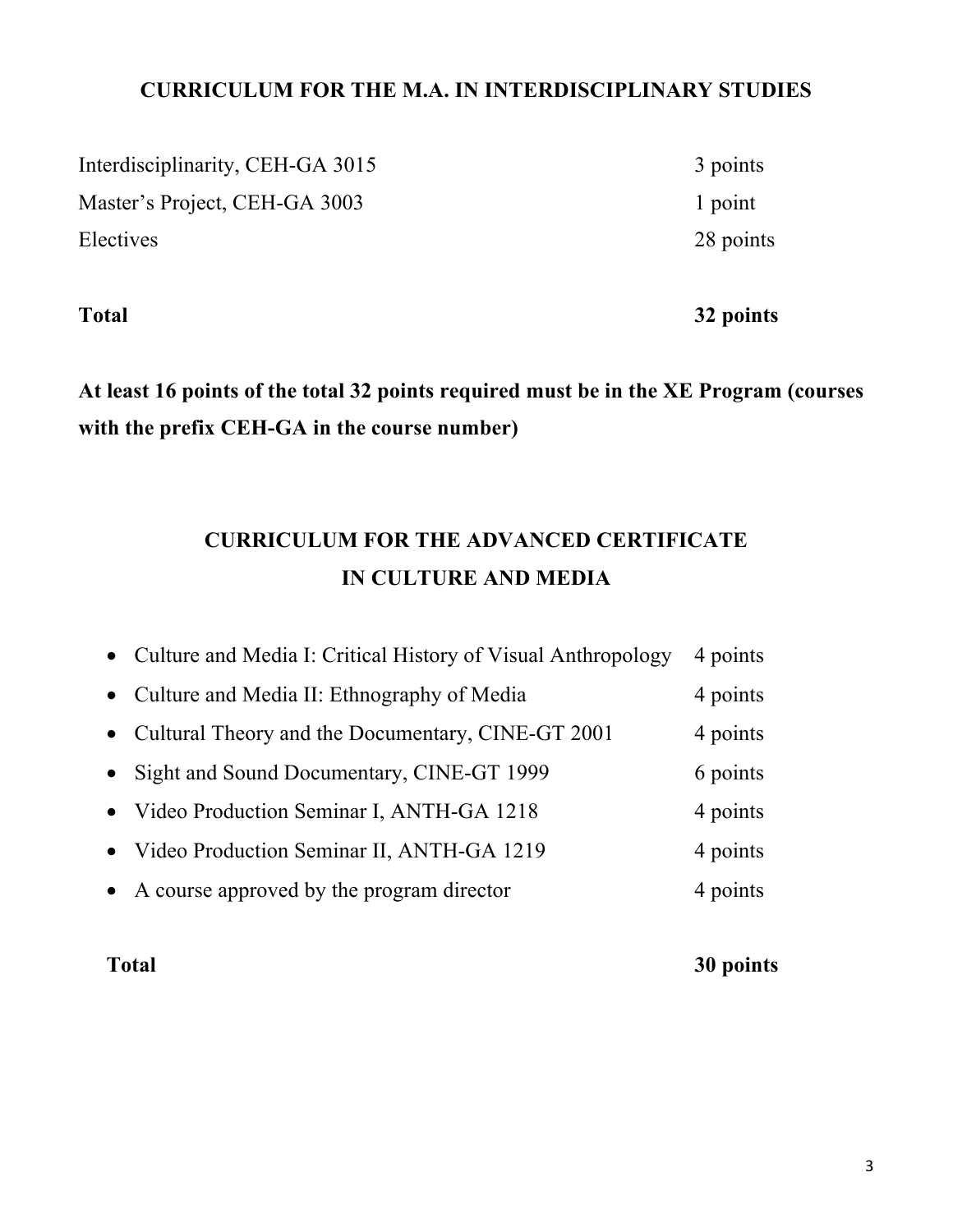## **COMBINED CURRICULUM FOR DUAL DEGREE**

If these two programs were done separately, they would require 62 points of coursework. **The dual degree allows students to complete both curricula in a total of 42 points.**

### *Interdisciplinary Studies Courses*

| Interdisciplinarity, CEH-GA 3015                              | 3 points  |
|---------------------------------------------------------------|-----------|
| Master's Project, CEH-GA 3003<br>$\bullet$                    | 1 point   |
| [For the Dual Degree, the Master's Project will be the video] |           |
| developed in the 2-semester Video Production Seminar,         |           |
| plus a scholarly introduction.]                               |           |
| 3 Interdisciplinary Studies Electives (XE courses)            | 12 points |
| Culture and Media Courses                                     |           |
| Culture and Media I: Critical History of Visual Anthropology, | 4 points  |
| ANTH-GA 1215                                                  |           |
| Culture and Media II: Ethnography of Media, ANTH-GA 1216      | 4 points  |
| Cultural Theory and the Documentary, CINE-GT 2001             | 4 points  |
| Sight and Sound Documentary, CINE-GT 1998                     | 6 points  |
| (OFFERED SUMMER ONLY)                                         |           |
| Video Production Seminar I, ANTH-GA 1218<br>$\bullet$         | 4 points  |
| Video Production Seminar II, ANTH-GA 1219                     | 4 points  |
|                                                               |           |

**Total 42 points** *Note: The Draper Scholarship will apply to all but 10 of these 42 points*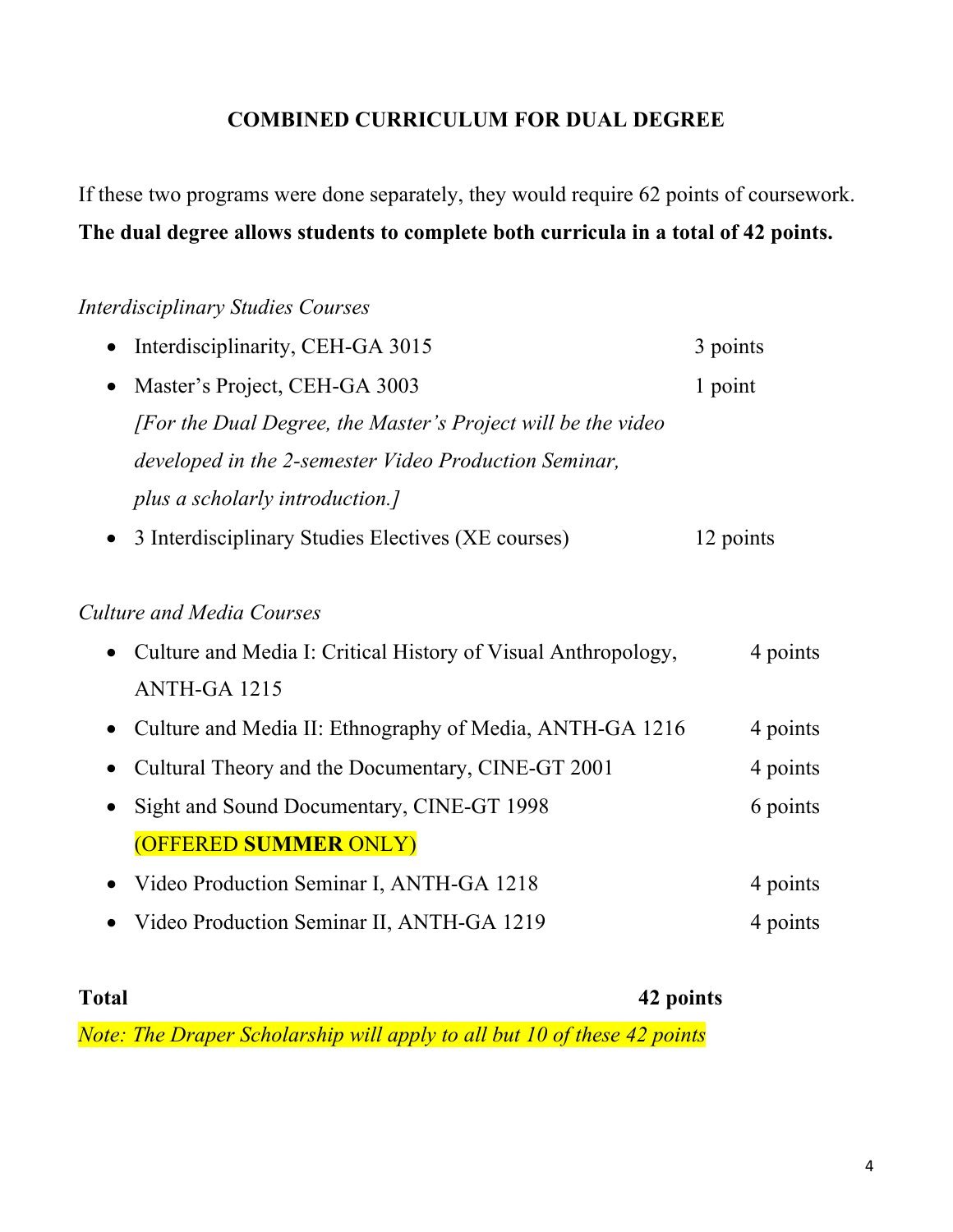## **IMPORTANT INFORMATION**

- 1. The Graduate Certificate Program was created initially for doctoral students in Anthropology and Cinema Studies. While we accept talented MA students whose interests are appropriate to our curriculum, they are expected to maintain the same level of excellence as our doctoral students, as well as a grade of B+ or better. The curriculum is demanding in a way that, over the three decades since the program began, has helped students successfully launch further work in documentary theory and practice.
- 2. XE students who wish to complete this dual degree will need to start it in their first year preferably their first semester—in XE.
- 3. Students need to maintain a grade of B+ or better in every class in order to continue in the program.
- 4. Students need to take two of the required academic courses—Culture and Media 1, Culture and Media II, and/or Cultural Theory and the Documentary—before taking production courses.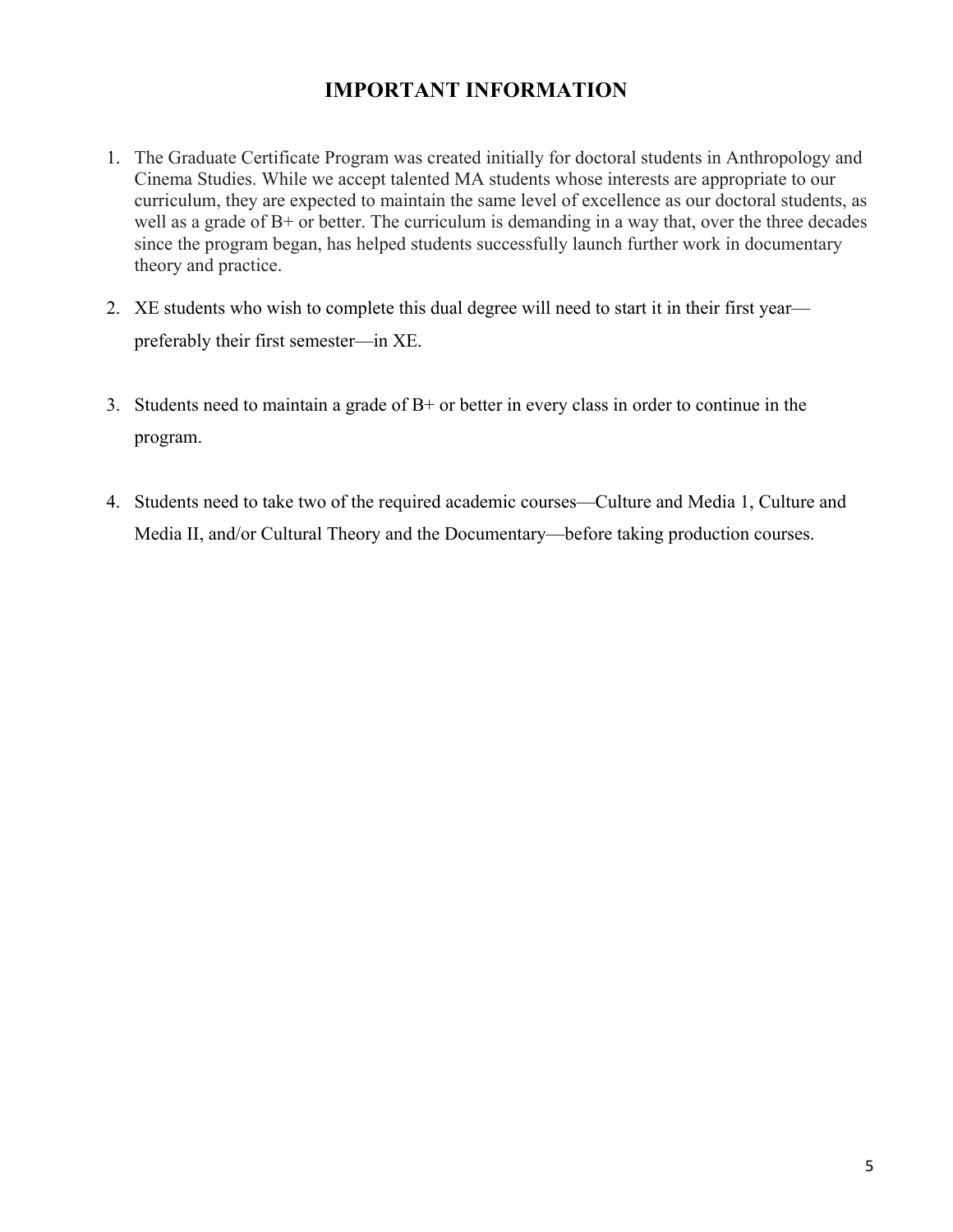## **SAMPLE SCHEDULE FOR COMPLETION OF THE DUAL DEGREE:**

#### **Fall 1:**

~XE Introductory Seminar: "Interdisciplinarity"

~"Culture and Media I; History and Theory of Ethnographic Documentary"

~One XE course

#### **Spring 1:**

~Culture and Media II; ETHNOGRAPHY OF MEDIA

~Cultural Theory and The Documentary/Cinema Studies

~One XE course

#### **Summer:**

~SIGHT AND SOUND DOCUMENTARY

#### **Fall 2:**

~VIDEO PRODUCTION SEMINAR 1

~One XE course

#### **Spring 2:**

**~**VIDEO PRODUCTION SEMINAR 2

~XE Master's Project. This will normally be the work developed in VP Seminar.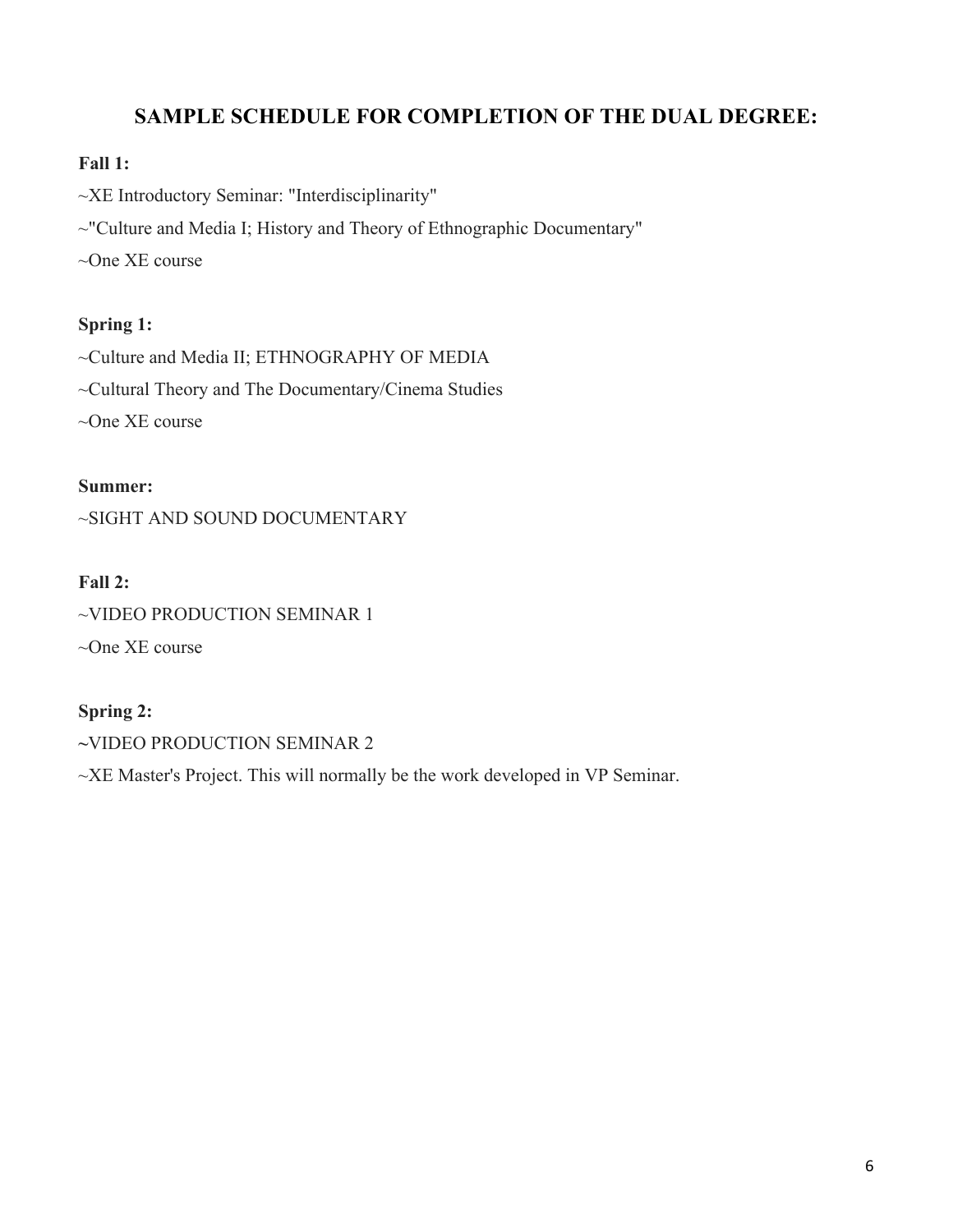## **APPLICATION FOR THE DUAL DEGREE COMBINING THE M.A. IN INTERDISCIPLINARY STUDIES AND THE ADVANCED CERTIFICATE IN CULTURE AND MEDIA**

To be submitted half-way through the semester in which the student takes the "Culture and Media I" sequence (i.e. half-way through the first semester at XE).

Please include a 250 word Statement of Intent detailing your academic experience and describing why you are interested in the Certificate.

Student's Name:

University ID Number:

Student's XE Faculty Advisor:

## **Approval of Director, Certificate Program in Culture and Media**:

Name: \_\_\_\_\_\_\_\_\_\_\_\_\_\_\_\_\_\_\_\_\_\_\_\_\_\_\_\_\_

Signature: \_\_\_\_\_\_\_\_\_\_\_\_\_\_\_\_\_\_\_\_\_\_\_\_\_\_\_

Date: \_\_\_\_\_\_\_\_\_\_\_\_\_\_\_\_\_\_\_\_\_\_

**Approval of Director or Associate Director, XE**:

Name: \_\_\_\_\_\_\_\_\_\_\_\_\_\_\_\_\_\_\_\_\_\_\_\_\_\_\_\_\_\_\_\_\_

Signature: \_\_\_\_\_\_\_\_\_\_\_\_\_\_\_\_\_\_\_\_\_\_\_\_\_\_\_\_\_\_

Date: \_\_\_\_\_\_\_\_\_\_\_\_\_\_\_\_\_\_\_\_\_\_